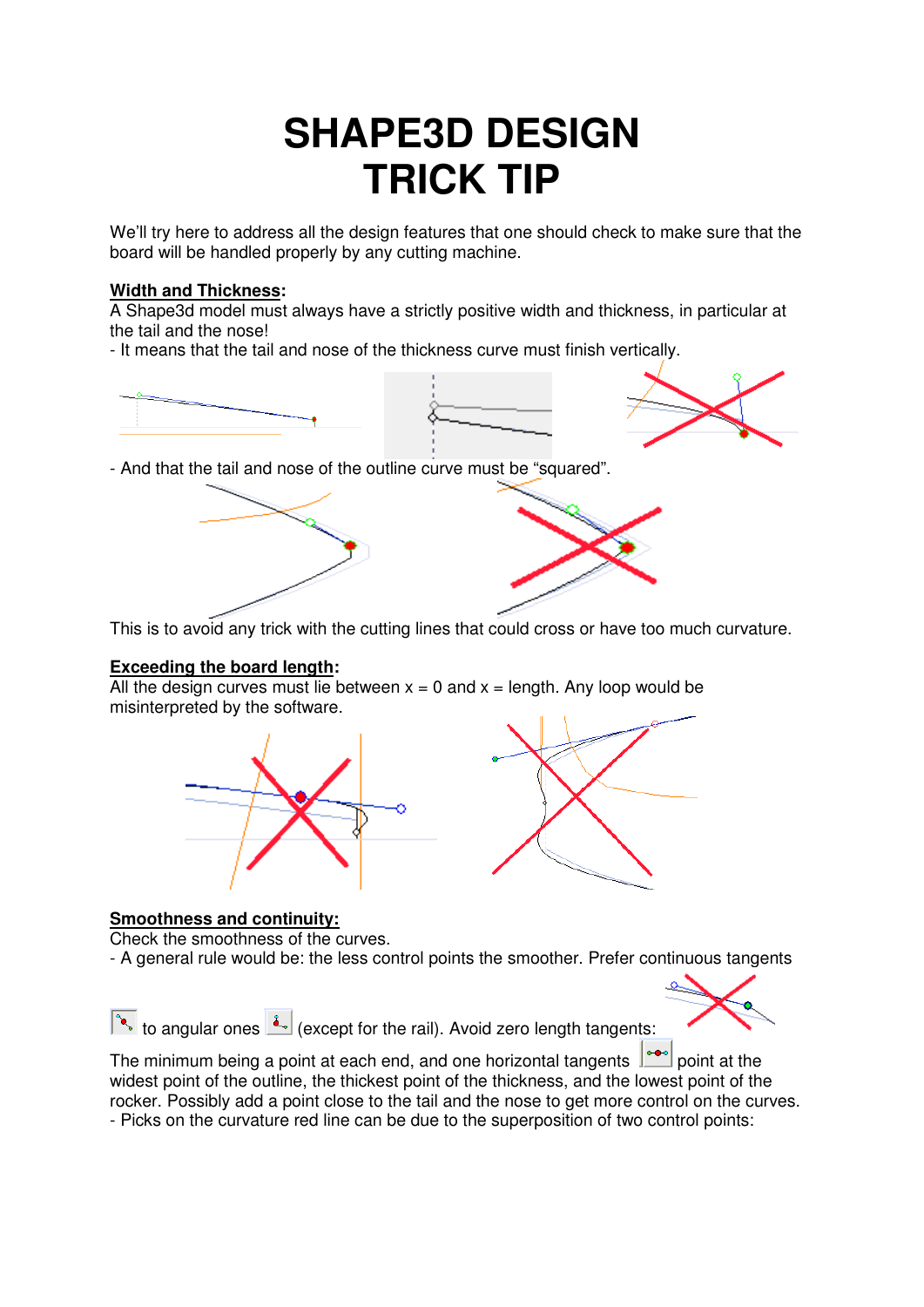

 $\overline{a}$ If so, delete one of them and reshape the curve.

#### **Slices:**

- Here again, the less slices the smoother. The right number obviously depends on the shape…

If you design a new model, a good way to get a smooth shape is to begin with the design of the center slice, and then make all the other slices from this one. For that you can use the

copy-past facility: select a slice on the outline view, click on the copy button  $\frac{12}{12}$  in the

toolbar, select another slice and press the past button  $\Box$ . Modify these slices to make the shape smoothly evolve from the tail to the nose.

- The design of a slice usually needs 4 to 5 control points.

| It is safe to define the apex point (green $\boxed{\frac{apex}{.}}$ , with vertical tangents $\boxed{\frac{a}{b}}$ ), the rail point                                                                                                 |
|--------------------------------------------------------------------------------------------------------------------------------------------------------------------------------------------------------------------------------------|
| (blue $\boxed{\text{tail}}$ , with angular tangents $\boxed{\cdot}$ ), and possibly another point on the deck to have a<br>$0 - 0 = 0$<br>better control of the rail shape. The deck center point generally has a horizontal tangent |
| Same for the bottom center point, except in case of V or inverted-V.                                                                                                                                                                 |

#### **Automatic fitting:**

- All the design curves can be automatically adjusted on the quidelines: press the quidelines

button to make the guidelines appear. Then select a curve, right click, choose "automatic fitting", and "fit the curve on the guidelines" to make the fitting window appear.



 $\overline{a}$ The starting point is the left control point, and the end point is the one on the right hand side. Tick the "Tg. length" box if you want the length of the tangent to be adjusted, the "Tg. direction" box if you want the direction of the tangent to be adjusted, or both. Then press OK. - If you did not define any guidelines, you can make guidelines appear right on the curves doing: right click, "Guidelines", "default guidelines" (you can also use measurement wizard). This trick can be very helpful if you if you want to do some slight modifications of a curve (delete a point for example) and be able to go back to it.

#### **Apex definition:**

Concerning the apex points definition, one has two choices: either you fix a point at the apex that you set as the Apex point, or you don't define an apex point.

In the later case you have to be careful that the water line is smooth. In particular, if the